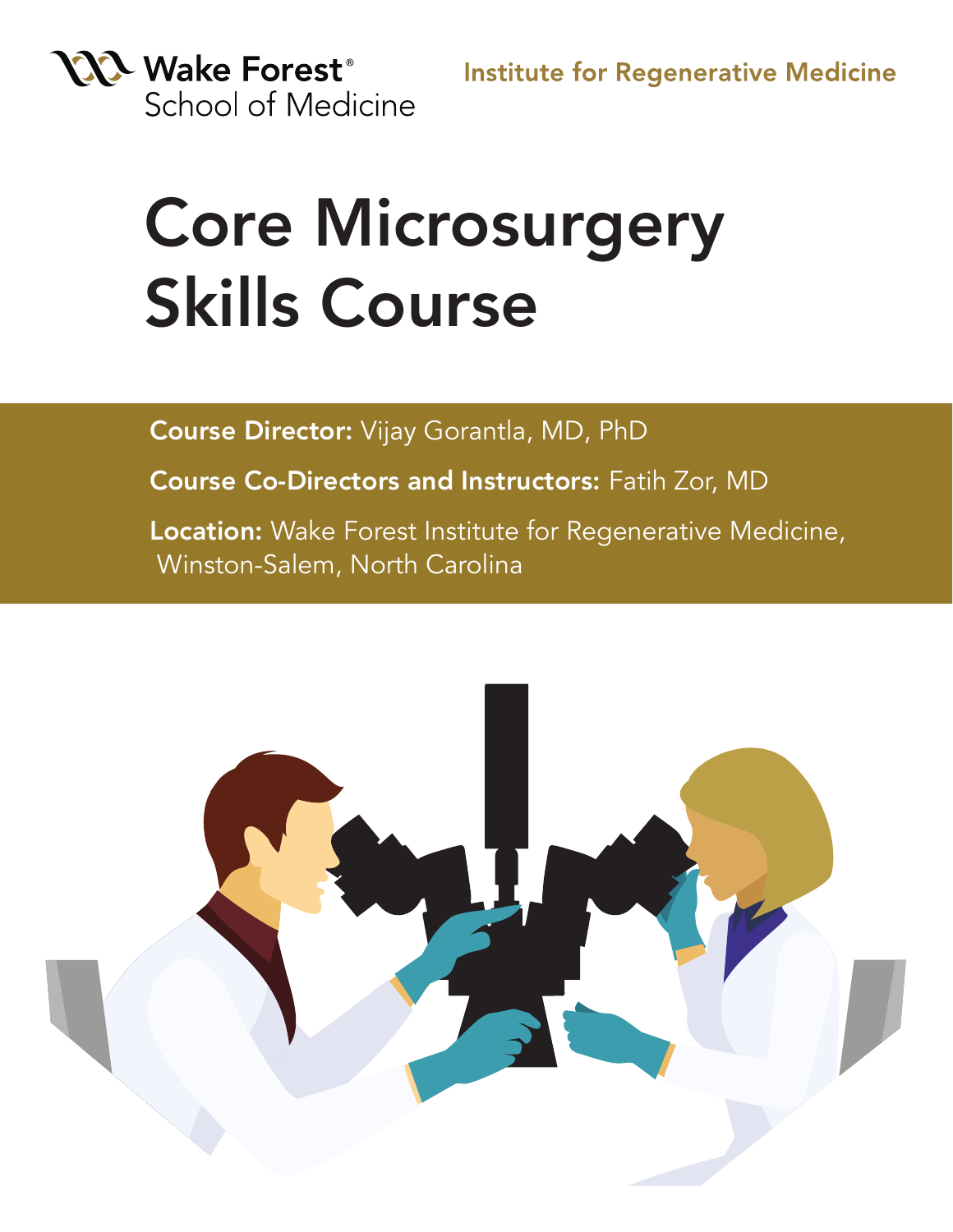# Core Microsurgery Skills Course

## About The Course

Training in Microsurgery is directed to surgeons in the following specialties: general surgery, neurosurgery, urology, gynecology, otolaryngology, as well as plastic, orthopaedic and hand surgery. The course focuses on nerve repair and tissue transplantation for trainees in those specialties and researchers who seek training in practical microsurgery at the basic level. The microsurgery course is held on a weekly basis throughout the year. The five day course runs from 8:00am to 5:00pm Monday



through Friday at the discretion of the Institute for Regenerative Medicine. The microsurgery laboratory accommodates one trainee at a time for direct one-on-one teaching. The course uses videotapes and direct one-on-one teaching. All surgical procedures are performed on experimental rats. All instruments, suture material, and microscopes used are of the highest standards available.

The basic course will introduce the use of an operating microscope, microinstruments and microsuture.

Objectives: Participants will be trained in vessel dissection, varying microsurgical techniques, arterial and venous end-to-end and end-to side anastomosis, and preparation and placement of vascular grafts.

Techniques: Basic suturing using suturing pads, vessel dissection, vessel preparation for the anastomoses, end-to-end arterial anastomoses, end-to-side arterial anastomoses, end-to-end venous anastomoses, end-to-side venous anastomoses, interpositional vein grafts, arterial grafts.





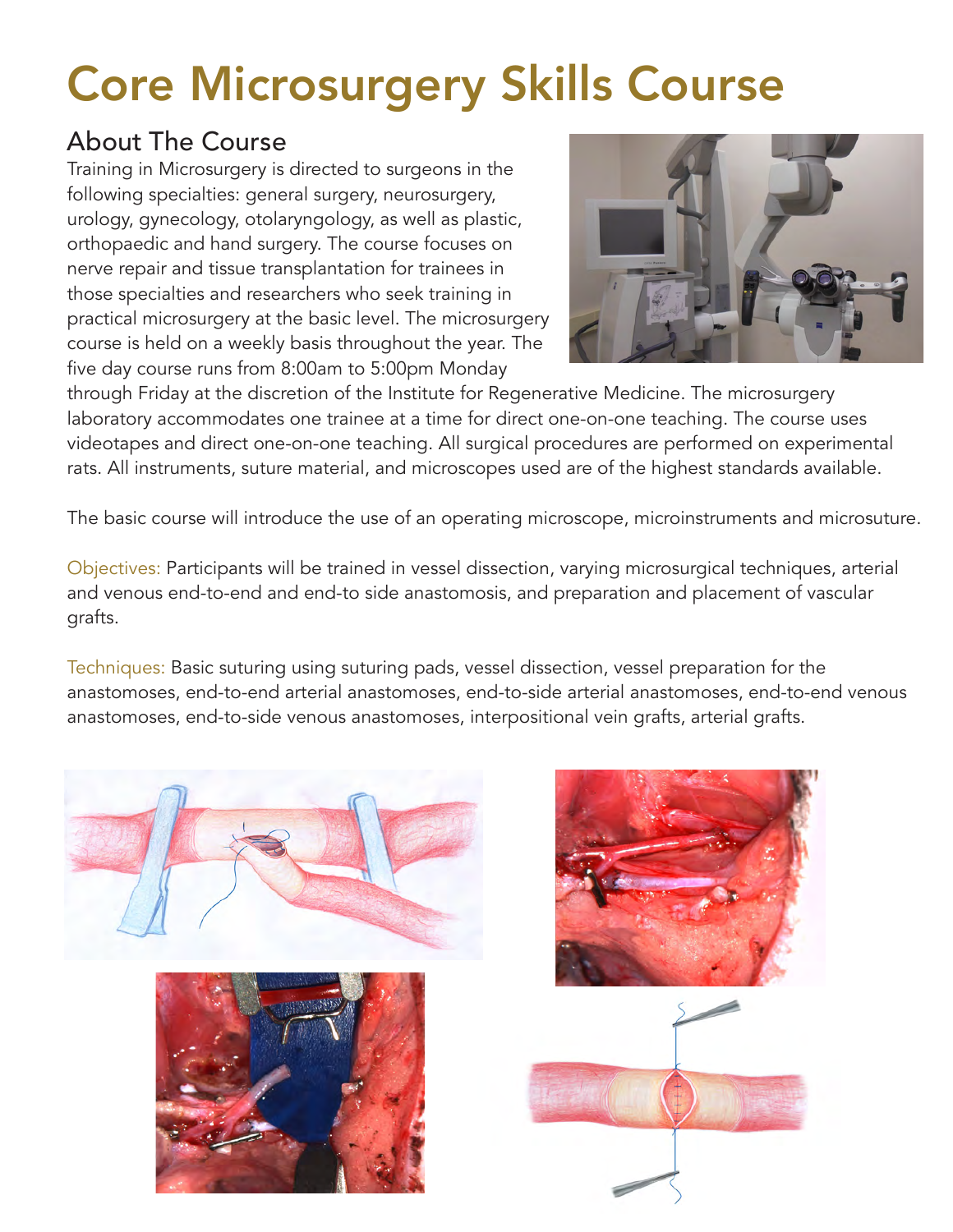# Core Microsurgery Skills Course Program

Course Director: Vijay Gorantla, MD, PhD

| <b>Monday</b>  |                                                                                  |
|----------------|----------------------------------------------------------------------------------|
| $8:00 - 9:00a$ | Introduction to microsurgery                                                     |
| $9:00-9:15a$   | Demonstration of suture and knot techniques on silicon tubing with 6-0 suture    |
| $9:15-11:40a$  | Participants: Suture technique practice by silicon tubing with 6-0 suture        |
| 11:40a-12:00p  | Demonstration end to end anastomosis on silicon tubing with 6-0 suture           |
| 12:00-1:00p    | Lunch                                                                            |
| $1:00-5:00p$   | Participants: End to-end anastomosis on silicon tubing with 6-0 suture           |
| Tuesday        |                                                                                  |
| $8:15-8:45a$   | Demonstration of end-to-end anastomosis on femoral artery of rat                 |
| 9:00a-12:00p   | Participants: End-to-end anastomosis on femoral artery of rat                    |
| 12:00-1:00p    | Lunch                                                                            |
| $1:00-5:00p$   | Participants: End-to-end anastomosis on femoral and common carotid artery of rat |
| Wednesday      |                                                                                  |

|                   | 8:15-8:45a Demonstration of end-to-end anastomosis on femoral vein of rat |
|-------------------|---------------------------------------------------------------------------|
|                   | 8:45a-12:00p Participants: End-to-end anastomosis on femoral vein of rat  |
| 12:00-1:00p Lunch |                                                                           |
|                   | 1:00-5:00p Participants: End-to-end anastomosis on femoral vein of rat    |

### **Thursday**

|                   | 8:15-8:45a Demonstration of end-to-side anastomosis (femoral vein to femoral artery) on rat    |
|-------------------|------------------------------------------------------------------------------------------------|
|                   | 8:45a-12:00p Participants: End-to-side anastomosis (femoral vein to femoral artery) on rat     |
| 12:00-1:00p Lunch |                                                                                                |
|                   | 1:00-5:00p Participants: End-to-side anastomosis, jugular vein to common carotid artery of rat |

### Friday

- 8:15-8:45a Demonstration of nerve coaptation (sciatic nerve)
- 8:45a-12:00p Participants: Sciatic nerve repair and autograft
- 12:00-1:00p Lunch
- 1:00-4:30p End-to-side anastomosis, or end-to-end anastomosis on common carotid artery and femoral vessels
- 4:30-5:00p Overview, certification and course closure

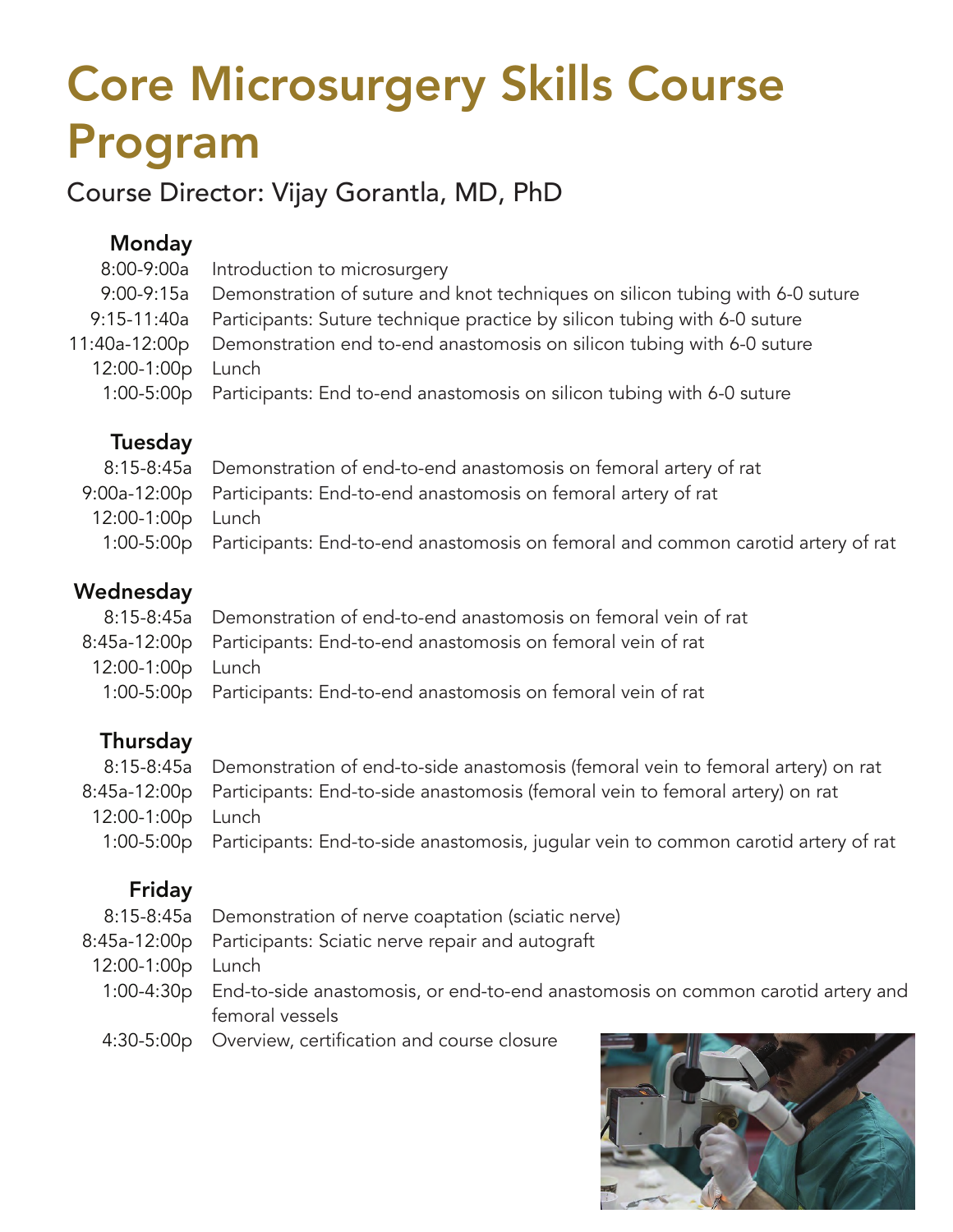# Core Microsurgery Skills Course

## General Information

For further information about the Microsurgery course, contact Fatih Zor, MD, Wake Forest School of Medicine; Wake Forest Institute for Regenerative Medicine, Microsurgery Lab, fzor@wakehealth.edu.

#### Cancellation Policy

If you are unable to attend or need to cancel the course, please notify the CME office immediately at 336-713-7700. A full refund will be issued if you inform WFIRM two weeks prior to the course date. If you cancel after this time, a \$100.00 cancellation fee will be deducted from your refund. Written notification of your cancellation is required in order to process your refund.

#### Accreditation Statement

The Wake Forest University Health Sciences is accredited with commendation by the Accreditation council for Continuing Medical Education (ACCME®) to provide continuing medical education. The ACCME designates this live activity for a maximum of 40 AMA PRA Category 1 Credits™. Physicians should claim only the credit commensurate with the extent of their participation in the activity. Participants claiming CME credit from this activity may submit the credit hours to the American Osteopathic Association for Category 2 credit.

#### Americans with Disabilities Act

The Wake Forest Institute for Regenerative Medicine fully intends to comply with the legal requirements of the Americans with Disabilities Act. If you need assistance, please notify Fatih Zor at least two weeks prior to the activity.

#### Location

The Microsurgery course will be held at the Institute for Regenerative Medicine, located at 391 Technology Way, Winston-Salem, NC, 27101. Parking is available in Visitor's Parking Garage next to the building.

#### Hotels

Downtown Winston-Salem hotels offer special discount rates for guests of the Institute for Regenerative Medicine. Please contact them to book accommodations. Participants are responsible for making their own accommodation arrangements.



Winston-Salem Marriott 425 North Cherry Street, Winston-Salem, NC 27101 800-770-5675

Fairfield Inn and Suites by Marriott 125 S. Main Street, Winston-Salem, NC 27101 336-714-2800

The Cardinal Hotel (a Kimpton property) 51 E 4th Street, Winston-Salem, NC 27101 1-800-KIMPTON